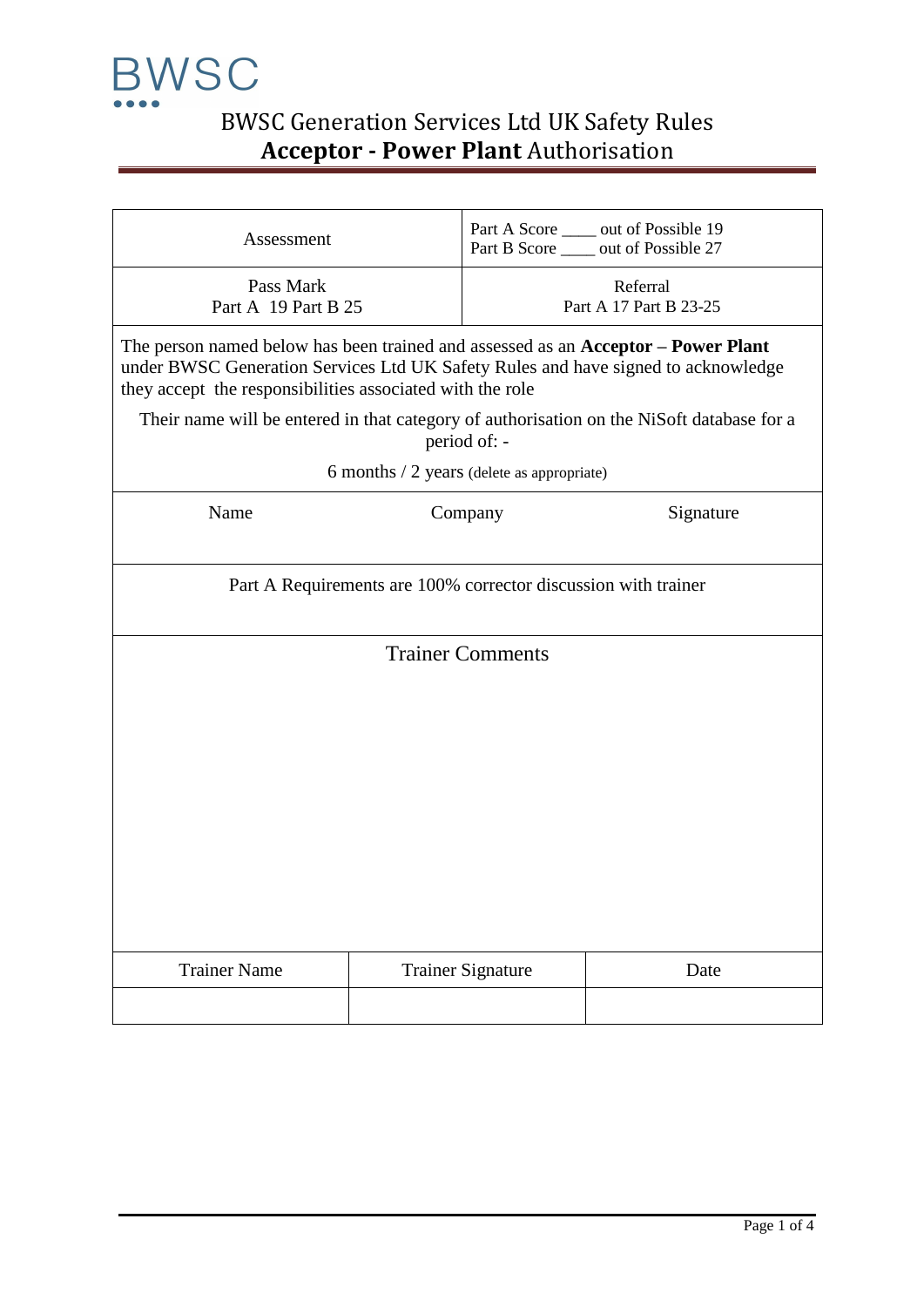### **PART A**

### **Where the answer is "True" or "False" please circle either True or False for each statement: -**

 $\frac{1}{2}$ 

| 1. | Acceptor Power Plant can Receive a Permit for Work ROS (Restoration of Supplies)                                                                                                                            | <b>TRUE</b> | <b>FALSE</b> |
|----|-------------------------------------------------------------------------------------------------------------------------------------------------------------------------------------------------------------|-------------|--------------|
| 2. | Acceptors Power Plant can Receive a Permit for Work                                                                                                                                                         | <b>TRUE</b> | <b>FALSE</b> |
| 3. | Acceptors Power Plant can Receive a Sanction for Operating and Testing                                                                                                                                      | <b>TRUE</b> | <b>FALSE</b> |
| 4. | Acceptors Power Plant can Receive a Limited Work Certificate                                                                                                                                                | <b>TRUE</b> | <b>FALSE</b> |
| 5. | It is the Duty of the Safety Controller to ensure General Safety is maintained at the<br>work location                                                                                                      | <b>TRUE</b> | <b>FALSE</b> |
| 6. | Immediate Supervision means the Acceptor must be contactable and available to<br>attend the work location within 1 hour of being contacted                                                                  | <b>TRUE</b> | <b>FALSE</b> |
| 7. | Personal Supervision means the Acceptor must be at the work location at all times<br>work is being carried out and available to intervene should the need arise                                             | <b>TRUE</b> | <b>FALSE</b> |
| 8. | Safety Documents must be surrendered by the same person they were issued to.                                                                                                                                | <b>TRUE</b> | <b>FALSE</b> |
| 9. | A Safety Document can be surrendered to security on the way off site                                                                                                                                        | <b>TRUE</b> | <b>FALSE</b> |
|    | 10. If there is a requirement for the Acceptor to provide Personal Supervision it will<br>always be clearly stated on the Safety Document                                                                   | <b>TRUE</b> | <b>FALSE</b> |
|    | 11. The Acceptor of the Safety Document can leave site at lunch time to collect some<br>spares without surrendering the Safety Document provided his working party know<br>he is going                      | <b>TRUE</b> | <b>FALSE</b> |
|    | 12. The Acceptor is responsible for ensuring his working party wear the correct PPE for<br>the task they are carrying out                                                                                   | <b>TRUE</b> | <b>FALSE</b> |
|    | 13. Before leaving site for any reason an Acceptor must ensure that any Safety<br>Document issued to him is either surrendered or cleared                                                                   | <b>TRUE</b> | <b>FALSE</b> |
|    | 14. Immediate Supervision is the minimum level of supervision required and means the<br>Acceptor must remain on site and be available to attend the work location at all times<br>work is being carried out | <b>TRUE</b> | <b>FALSE</b> |
|    | 15. If Personal Supervision is required it will be stated clearly on the Work Request                                                                                                                       | <b>TRUE</b> | <b>FALSE</b> |
|    | 16. Safety Controllers are responsible for erecting barriers and signs to protect others<br>from the hazards associated with the activities of the Acceptors Working Party                                  | <b>TRUE</b> | <b>FALSE</b> |
|    | 17. Point of Work Risk Assessment must be carried out before starting work                                                                                                                                  | <b>TRUE</b> | <b>FALSE</b> |
|    | 18. A Safety Document need only be surrendered when the work is finally completed                                                                                                                           | <b>TRUE</b> | <b>FALSE</b> |
|    | 19. Surrender and Clearance of Safety Documents are the responsibility of the Acceptor                                                                                                                      | <b>TRUE</b> | <b>FALSE</b> |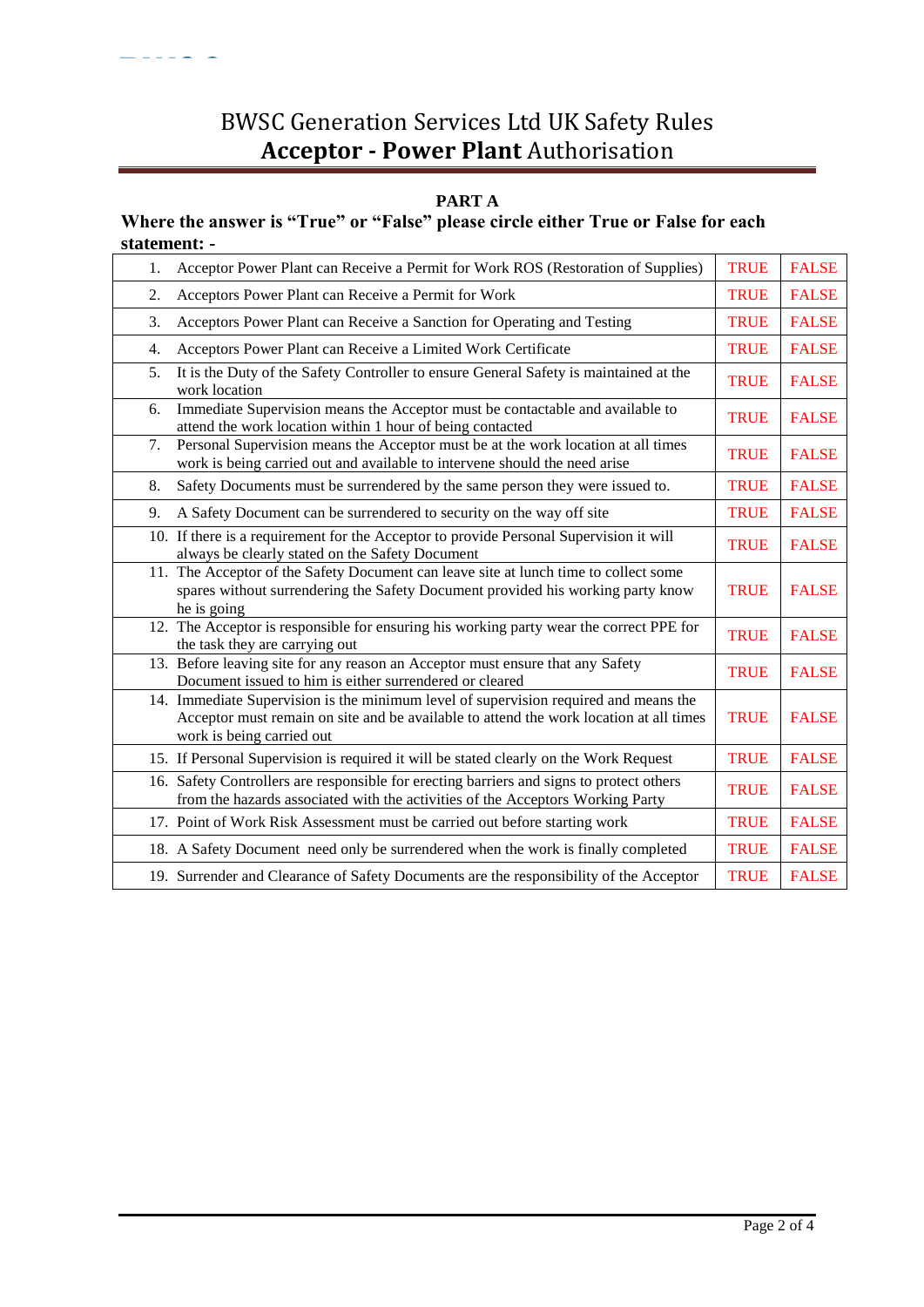#### **PART B**

### **From the list below circle True or False to indicate the responsibilities of an Acceptor:**

| 20. To read and understand the Safety Document before signing                                                                      | <b>TRUE</b> | <b>FALSE</b> |
|------------------------------------------------------------------------------------------------------------------------------------|-------------|--------------|
| 21. To ensure that Working Party understand limits of Safety Document                                                              | <b>TRUE</b> | <b>FALSE</b> |
| 22. To prepare Safety Documents                                                                                                    | <b>TRUE</b> | <b>FALSE</b> |
| 23. To Issue Safety Documents                                                                                                      | <b>TRUE</b> | <b>FALSE</b> |
| 24. To provide supervision of his Working Party                                                                                    | <b>TRUE</b> | <b>FALSE</b> |
| 25. To Cancel Safety Documents                                                                                                     | <b>TRUE</b> | <b>FALSE</b> |
| 26. Ensuring that lighting is suitable for the task being carried out                                                              | <b>TRUE</b> | <b>FALSE</b> |
| 27. Ensuring the Working Party Can Locate the Work area & Identify the Plant<br>Apparatus to be worked upon                        | <b>TRUE</b> | <b>FALSE</b> |
| 28. Carrying out Isolation and Earthing to achieve Safety from the System                                                          | <b>TRUE</b> | <b>FALSE</b> |
| Maintaining good housekeeping throughout for the duration of the work and upon<br>29.<br>completion of the work                    | <b>TRUE</b> | <b>FALSE</b> |
| 30. Ensuring he $\&$ his staff do not interfere with any Isolation                                                                 | <b>TRUE</b> | <b>FALSE</b> |
| 31. Ensuring barriers and signs are in place to protect persons from the hazards<br>associated with his Working party's activities | <b>TRUE</b> | <b>FALSE</b> |
| 32. The Acceptor can accept a Safety Document for Confined Spaces if they have been<br>trained by their Company                    | <b>TRUE</b> | <b>FALSE</b> |
| $\mathbf{r}$ , and $\mathbf{r}$ , and $\mathbf{r}$ , and $\mathbf{r}$ , and $\mathbf{r}$ , and $\mathbf{r}$ , and $\mathbf{r}$     |             |              |

### **From the List below circle true or false to indicate the correct answer**

| 33. The Safety Controller is responsible for maintaining safe custody of Safety<br>Documents issued to Acceptors                                    | <b>TRUE</b> | <b>FALSE</b> |
|-----------------------------------------------------------------------------------------------------------------------------------------------------|-------------|--------------|
| 34. The Acceptors Signature on a Safety Document indicates he understands & agrees<br>with the content                                              | <b>TRUE</b> | <b>FALSE</b> |
| 35. The Acceptor can authorise minor work not stated on the safety Document provided<br>it is within the points of Isolation stated on the document | <b>TRUE</b> | <b>FALSE</b> |
| 36. The Acceptor can create a Floor Opening provided he replaces it before the end of<br>the shift                                                  | <b>TRUE</b> | <b>FALSE</b> |
| 37. A Point of Work Risk Assessment form is only needed if there is no Risk<br>Assessment for the work being done                                   | <b>TRUE</b> | <b>FALSE</b> |
| 38. Acceptors are responsible for the General Safety of themselves and their Working<br>Party                                                       | <b>TRUE</b> | <b>FALSE</b> |

**From the List below circle true or false to indicate the BWSC GS UK Ltd General Safety Requirements an Acceptor is responsible for** 

| 39. Safe Access & Egress to $\&$ from the work location                                               | <b>TRUE</b> | <b>FALSE</b> |
|-------------------------------------------------------------------------------------------------------|-------------|--------------|
| 40. Correct Tools & Equipment                                                                         | <b>TRUE</b> | <b>FALSE</b> |
| 41. Good communication with the Working Party                                                         | <b>TRUE</b> | <b>FALSE</b> |
| 42. Working Party to carry site radio at all times                                                    | <b>TRUE</b> | <b>FALSE</b> |
| 43. Adequate lighting for the task                                                                    | <b>TRUE</b> | <b>FALSE</b> |
| 44. Safety Harnesses worn at all times                                                                | <b>TRUE</b> | <b>FALSE</b> |
| 45. Correct PPE for the task                                                                          | <b>TRUE</b> | <b>FALSE</b> |
| 46. Erection of Barriers and signs to warn others of hazards generated as part of the<br>work process | <b>TRUE</b> | <b>FALSE</b> |